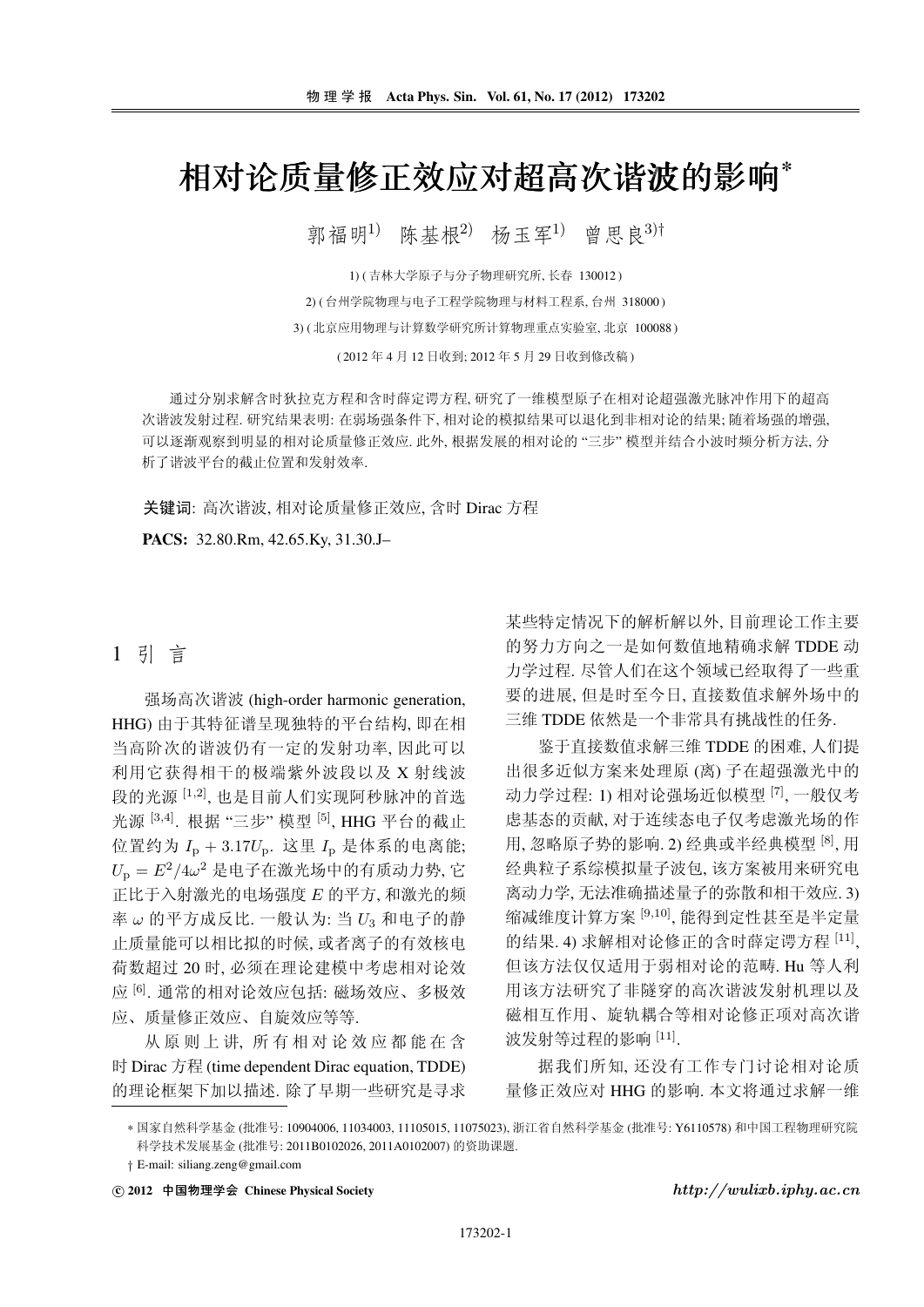的 TDDE 来研究这一问题. 值得指出的是: 超强激 光的磁场作用会导致电子沿激光传播方向发生洛 伦兹漂移,该效应会显著降低 HHG 的发射效率. 这 是一维模型无法描述的. 实验上可以通过用一对 强度、频率和偏振方向均相同的对向传播的超强 脉冲共同形成驻波场来抵消磁场的效应 [11]. 这时 一维模型仍然是合理的近似、本文的主要目的是 定量阐明相对论质量修正效应对超高次谐波发射 的影响,回答经典的"三步模型"能否准确地预言 相对论超高次谐波的截止位置. 实际上, 理论上理 解高次谐波发射过程应当包括: 微观和宏观两个过 程. 这两个过程分别对应于原子在激光场中的非 线性响应以及在介质中传播的所有原子的谐波的 相干叠加. 这里, 我们仅限于讨论谐波发射的单原 子响应.

如无特殊说明,本文均采用原子单位 (a.u.).

#### 2 理论方法

在长度规范和偶极近似下, 激光场与原子 相互作用的含时 Schrödinger 方程 (time dependent Schrödinger equation, TDSE)

$$
i\frac{\partial}{\partial t}\psi^{SE}(x,t) = \left[ -\frac{1}{2}\nabla^2 + V(x) + x \cdot E(t) \right] \psi^{SE}(x,t), \quad (1)
$$

此处的 V(x) 为电子感受到的静电相互作用势,  $E(t)$  为激光电场,  $\psi^{\text{SE}}(x,t)$  是满足 TDSE 的电子 波函数. 本文采用对称分拆快速傅里叶方案求 解 TDSE, 具体的计算细节, 可参考文献 [12].

相应的 TDDE 为

$$
i\frac{\partial}{\partial t}\psi^{DE}(x,t) = \left\{c\hat{\alpha}\left[-i\frac{\partial}{\partial x} + A(x,t)\right] + V(x) + c^2\hat{\beta}\right\}\psi^{DE}(x,t), (2)
$$

其中  $\hat{\alpha}$  和  $\hat{\beta}$  为 Dirac 矩阵,  $c$  为真空中的光 速,  $A(x,t)$ 为电磁场的矢势,  $\psi^{\text{DE}}(x,t)$ 是四分量 的 Dirac 波函数. 仍然采用对称分拆快速傅里叶 方案进行数值求解,具体的计算细节,主要参考文 献 [9].

选择软核库仑势描述原子核对电子的吸引,

$$
V(x) = -Q/\sqrt{x^2 + A}.\tag{3}
$$

为了不失讨论的一般性, 这里  $Q = 12$ ,  $A =$ 0.014, 相应的体系基态能量为-72. 激光脉冲的电 场形式为

$$
E(t) = E_0 \cos \left[\omega (t - t_m/2) + \varphi\right]
$$

$$
\times \exp \left[-4\ln(2) \frac{(t - t_m/2)^2}{\sigma^2}\right].
$$
 (4)

E<sub>0</sub> 是激光电场的峰值强度, ω 是激光脉冲的中心频 率, tm 是激光脉冲总的持续时间, φ 是激光脉冲的 相位, σ 是激光脉冲包络的半高全宽. 本文计算中 选择 ω = 1,  $t_m = 6\pi \bar{m} \sigma = t_m/3$ . 在计算中, 选择 的空间范围是 [-800-800], 空间步长为 0.0122, 时 间步长为 0.0000157, 为了避免波函数在空间的反 射, 采用了 cos<sup>1/8</sup> 的面具函数 [13,14]. 得到了体系 的相对论和非相对论形式的含时波函数后, 可以分 别计算出各个时刻的长度和加速度形式的偶极矩, 例如,

$$
d_{\rm L}^{\rm SE}(t) = \langle \psi^{\rm SE}(x, t) | x | \psi^{\rm SE}(x, t) \rangle,
$$
  
\n
$$
d_{\rm A}^{\rm SE}(t) = \langle \psi^{\rm SE}(x, t) | - \frac{dV_{\rm a}(x)}{dx}
$$
  
\n
$$
-E(t) | \psi^{\rm SE}(x, t) \rangle.
$$
 (5)

对计算得到的含时偶极矩做傅里叶变换, 可以 得到高次谐波的发射功率谱 [17]

$$
P_{\rm L}(\omega) = \left| \int d_{\rm L}(t) e^{-i\omega t} dt \right|^2,
$$
  
\n
$$
P_{\rm A}(\omega) = \left| \frac{1}{\omega^2} \int d_{\rm A}(t) e^{-i\omega t} dt \right|^2.
$$
 (6)

为了研究高次谐波发射的时间特性, 可以对相 应的偶极矩做 Morlet 小波变换. 对于某次谐波, 其 发射强度随着时间的变化可以表示为 [15-17]

$$
d_{\omega}(t) = \left| \int d(t') F_{t,\omega}(t') dt' \right|^2, \tag{7}
$$

其中小波变换的核为  $F_{t,\omega}(t') = \sqrt{\omega} W[\omega(t'-t)],$ 其 形式为

$$
W(x) = \frac{1}{\sqrt{\tau}} e^{ix} e^{-\frac{x^2}{2\tau^2}},
$$
 (8)

这里 τ = 10. 为了分析经典的 "三步模型" 能否准 确地预言相对论超高次谐波的截止位置 本文还发 展了相对论的"三步模型",该模型的基本方程是朗 道的相对论经典场运动方程. 根据非相对论的"三 步模型", 电子电离后在强激光场作用下加速度、 速度和位移满足牛顿方程

$$
\ddot{x}(t) = -E(t),\tag{9a}
$$

$$
\dot{x}(t) = \int_{t_{ini}}^{t} -E(t')dt',\tag{9b}
$$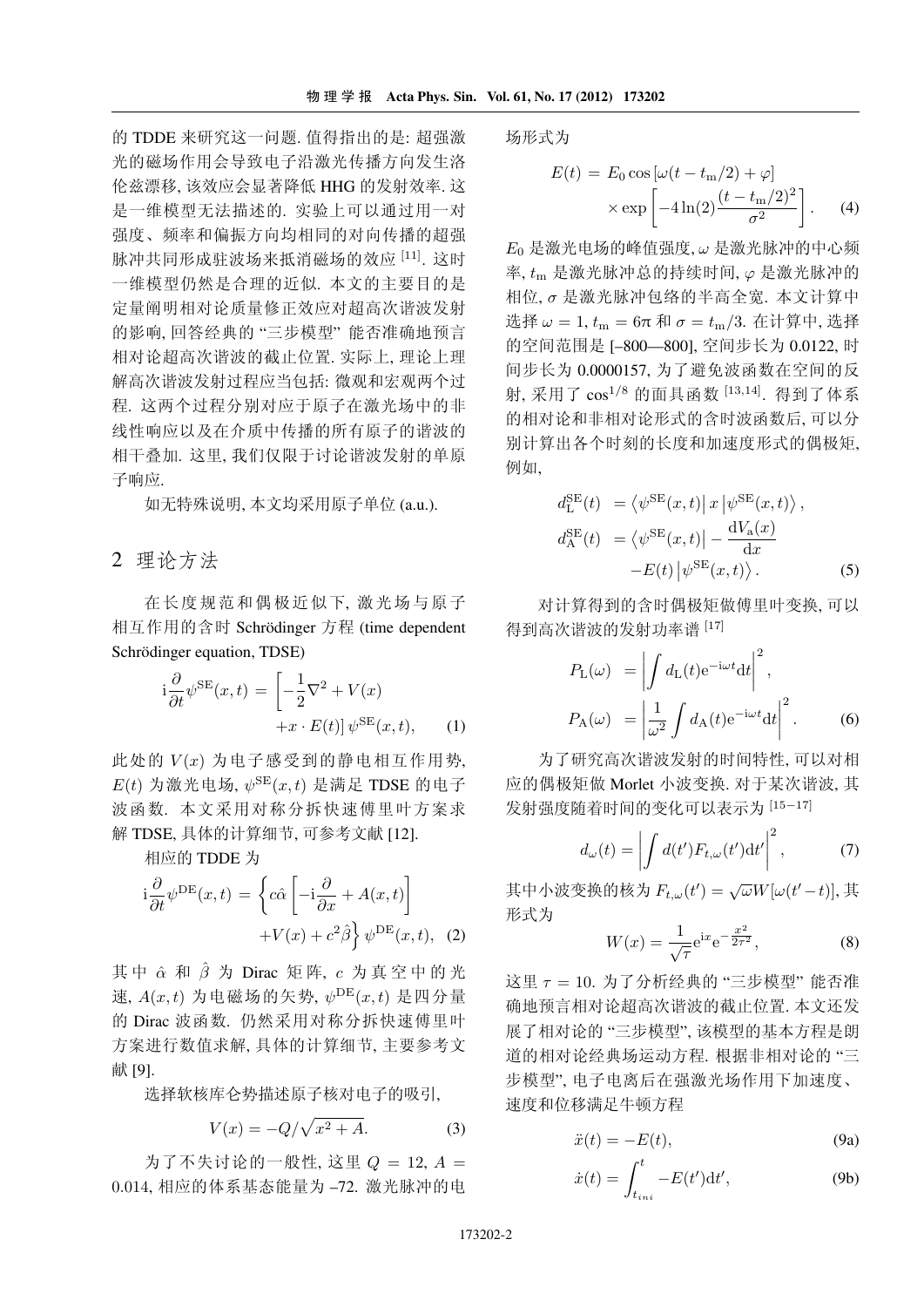$$
x(t) = \int_{t_{ini}}^{t} \dot{x}(t')dt'
$$
  
= 
$$
\int_{t_{ini}}^{t} \int_{t_{ini}}^{t'} -E(t'')dt''dt'.
$$
 (9c)

对于相对论的"三步模型". 需要对上述电子速 度进行相对论修正,即

$$
\dot{x}_{R}(t) = \dot{x}(t) \cdot c / \sqrt{c^2 + \dot{x}(t)^2}.
$$
 (10)

对应的电子动能为

$$
E_{\rm R}^k(t) = \frac{c^2}{\sqrt{1 - \frac{\dot{x}_{\rm R}^2(t)}{c^2}}} - c^2.
$$
 (11)

### 3 结果与分析

为了检验电子波函数的数值精度与求 解 TDDE 程序的准确性. 图 1 分别给出了加速 度和长度两种形式下,求解 TDDE 和 TDSE 的高次 谐波发射功率谱. 由于在加速度形式下, 近核区的 波函数对计算的数值误差相对敏感;而在长度形式 下,则是远核区的波函数对误差较为敏感. 因此, 人 们经常通过检查不同规范形式下谐波发射功率谱 的符合程度,来评估波函数的数值精度. 从图 1 中 可以看到, 两种规范下的谐波功率谱完全符合, 这 表明所求得的含时波函数在近核区和远核区均有 很高的精度. 图 1 中, 靶离子的有效核电荷数为 12, 激光场电场的峰值强度为10. 可以预期相对论效应 并不重要. 从图中亦可观察到 TDDE 和 TDSE 模拟 得到的谐波谱的差别微小. 换言之, 我们 TDDE 的 模拟结果, 在低能极限下, 与 TDSE 的结果相一致. 这是合理的,也是程序准确性的一个佐证.



图 1 TDDE 与 TDSE 计算的长度形式和加速度形式的高次 谐波发射谱(激光电场峰值强度为 $E_0 = 10$  a.u., 激光频率 为 1 a.u.)



图 2 TDDE 与 TDSE 计算的高次谐波功率谱 (峰值电场强度 分别为 70, 80, 100 a.u., 激光频率为 1 a.u.)

为了研究相对论质量修正效应对谐波谱的影 响,图 2 中给出了激光电场的峰值强度分别为70, 80 和 100 时高次谐波的发射功率谱, 其中实线 为 TDSE 模拟的结果, 虚线为 TDDE 模拟的结果. 从图中可以观察到: 在低场强时, TDDE 和 TDSE 给出的谐波发射效率基本相当. 随着场强的增强, TDDE 给出的谐波发射效率总是低于 TDSE 给出 的结果. 一般来说, 谐波的发射效率主要取决于两 个因素 [16,17]: 1) 仅仅与原子的结构相关的偶极相 互作用. 这个因素和具体的激光参数无关. 2) 各个 量子态随时间的布居 这个因素和具体的动力学 息息相关. 考虑到在低场强时, TDDE 和 TDSE 的 发射谱的效率基本一致,因此可以推论:当场强比 较小的时候,无论是 TDDE 的模拟还是 TDSE 的模 拟, 仅与原子的结构相关的偶极相互作用大体相 当, 各个量子态随时间的布居的情形也是如此, 随 着场强的增强,与激光参数无关的偶极相互作用并 未随之发生改变. 另一方面, TDSE 模拟的电离产 额比 TDDE 模拟的电离产额要大一些<sup>[18]</sup>. 从纯经 典的图像来看, 在相同的激光场条件下, 非相对论 电子可以加速得更快, 跑得更远, 更容易挣脱原子 核的束缚. 图 3 分别给出了电离电子波包在强激光 场作用下的坐标和动量的平均值. 在激光脉冲的上 升沿, 电离很小, 相对论和非相对计算的结果接近, 随着激光脉冲的强度增加,相对论质量修正效应变 得越来越重要, 从图 3 中可以清晰地看到: TDDE 和 TDSE 两种方法计算得到的电离电子波包动量 和位移平均值的差异. 换言之, 量子力学的模拟印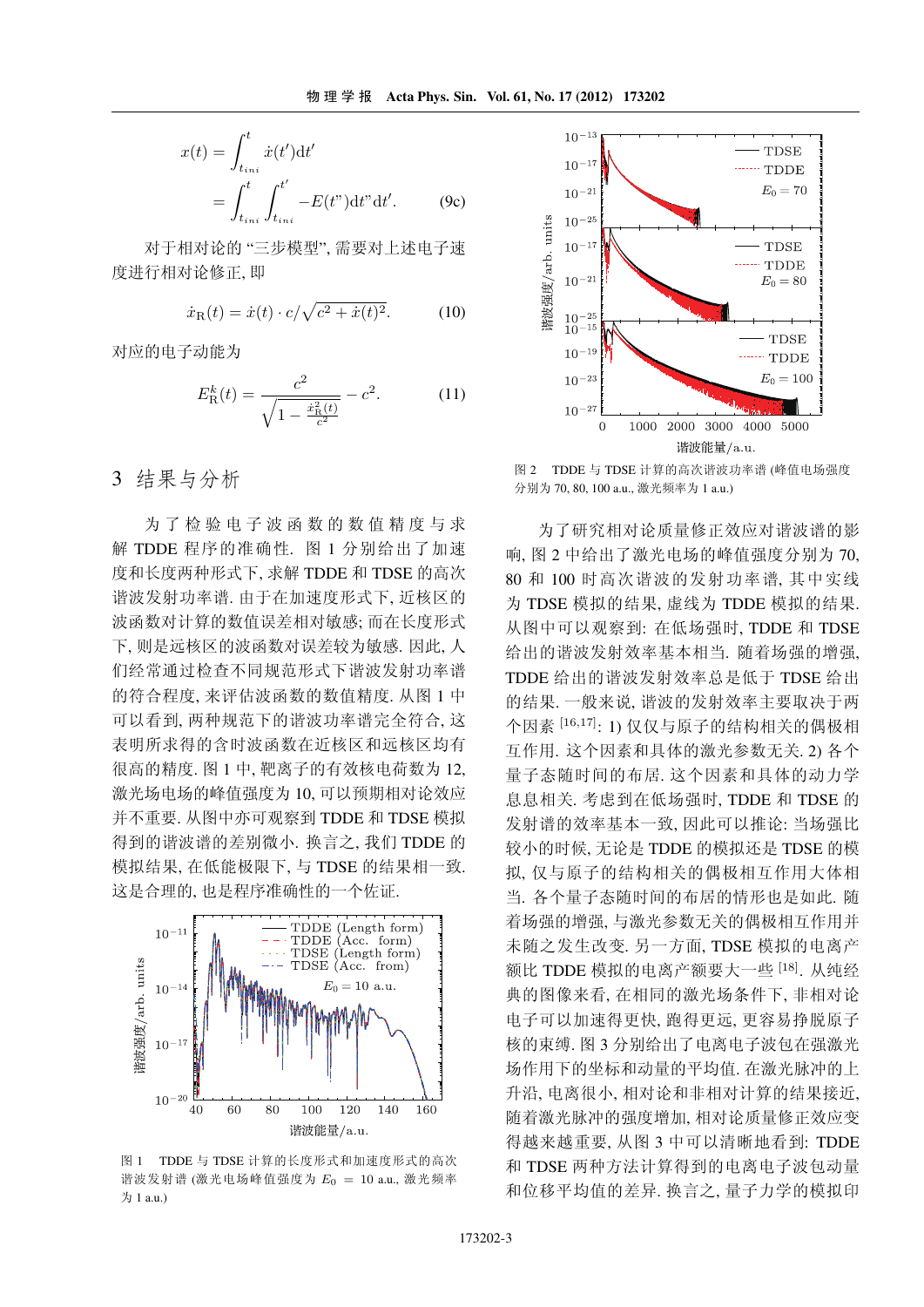证了纯经典的图像. 因此, 综合考虑两方面的因素 可以定性解释图 2 中红线和黑线发射效率的不同.



图 3 电离电子波包动量平均值 (P) 和坐标平均值 (x) 随时间 的变化(激光电场峰值强度为 $E_0 = 10$  a.u., 激光频率为 1 a.u.)

从图 2 中还可以观察到: 随着入射光强的增加, TDSE 和 TDDE 模拟计算得到的谐波发射截止能 量差值逐渐加大,能观察到显著的相对论效应. 当 电场场强为100时, 非相对论和相对论给出的截止 位置分别达到了 5129 和 4743 次. 电子在超强激光 场驱动下高速运动,由于相对论性的质量修正效应 所导致高能电子加速不利,因此 TDDE 给出的谐波 截止位置总是小于 TDSE 模拟得到的结果. 图 4 中 给出了半经典的非相对论和相对论"三步模型"计 算得到的谐波辐射随复合时刻变化的曲线,如图中 的空心圆和空心三角曲线所示. 与图 2 对比结果表 明: 量子力学模拟的谐波截止位置与半经典的理论 预测结果相符. 从图 4 中, 相对论和非相对论两组 经典模拟比较的结果来看: 对于低次谐波, 两种模 拟得到的谐波发射时间差别较小,随着谐波次数逐 步提高,质量修正效应渐渐增强,谐波发射时间的 差别也越来越大. 在截止位置附近, 最大的时间差 接近 12 as.

图 5 给出了利用小波变换方法对谐波谱 (图 2 中的  $E_0 = 100$  谱线) 进行了时频分析. 从图 5 同样 可以清楚地观察到: 相对论模拟结果的截止位置远 小于非相对论的模拟结果; 当谐波次数大于 1500 次之后, 对于同一阶次谐波发射的效率而言, 非相 对论的模拟结果效率偏高;在谐波发射的时间上, 两者最大的差别大约为 0.4 个原子单位. 无论是经 典的"三步模型",还是量子力学的时频分析均表 明: 在超高次谐波中, 可以观察到明显的相对论效 应. 因此, 在超强激光脉冲条件下, 利用超高次谐波 对阿秒脉冲进行优化控制时, 有必要考虑相对论质

量修正效应对超高次谐波的影响.



图 4 入射激光电场峰值幅  $E_0 = 100$  a.u. 时, 半经典计算的相 对论(三角)和非相对论(圆圈)的谐波辐射能量随时间的变化 关系



图 5  $E_0 = 100$  a.u. 条件下, 相对论和非相对论的高次谐波发 射的时间频率行为

为了定量描述相对论质量修正效应对超 高次谐波截止频率的影响, 我们引入一个比 值  $(E_{\text{non}}-E_{\text{re}})/E_{\text{re}}$ . 这里,  $E_{\text{non}}$ ,  $E_{\text{re}}$  表示分别 在非相对论和相对论情形下给出的谐波截止频率. 图 6 给出了该比值随有质动力势 Up 的变化关系. 图 6 中的实线和三角形分别对应经典"三步"模型 的结果和量子计算的结果. 二者符合得很好, 相对 论的"三步模型"可以预言相对论超高次谐波的截 止频率. 随着场强的增强, 可以预期量子力学效应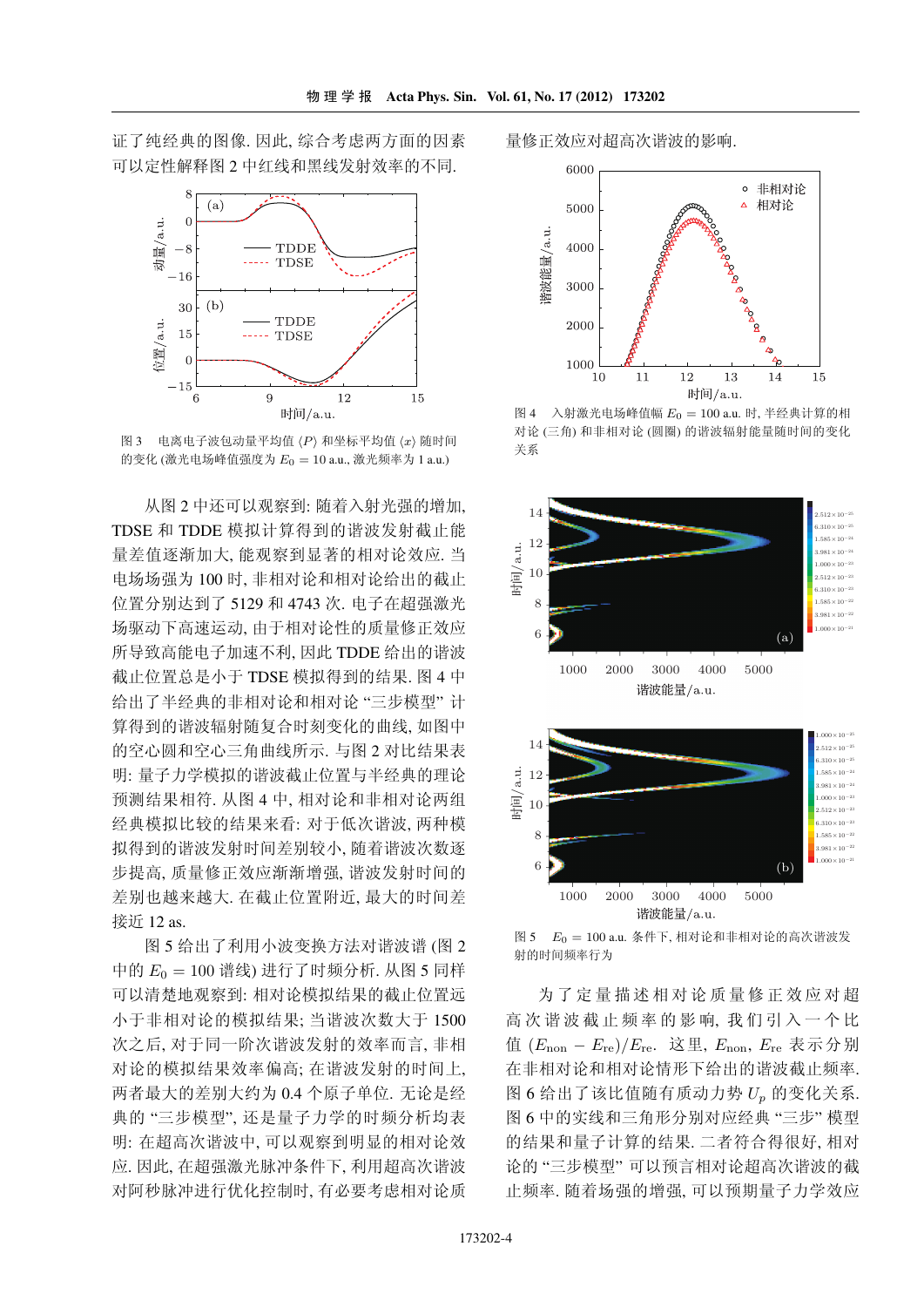会随之减弱. 粒子的运动更趋向于经典行为. 因此 我们可以利用半经典计算估计相对论质量修正对 谐波截止频率的影响. 当  $U_{\rm p}$  小于 0.1 倍电子的静止 质量能时,相对论质量修正效应很弱;随着 Up 逐渐 增大, 质量修正效应也越来越强; 当  $U_{\rm p}$  接近  $0.5c^2$ 时,相对论质量修正效应的影响约为30%.



图 6  $(E_{\text{non}} - E_{\text{re}})/E_{\text{re}}$ 随有质动力势的变化关系(其中实线 为经典计算,三角形为量子计算的结果)

- [1] Ferray M, L'Huillier A, Li X F, Lompre L A, Mainfray G, Manus C 1988 J. Phys. B 21 L31
- [2] Itatani J, Levesqure J, Zeidler D, Niikura H, Pepin H, Kieffer J C, Corkum P B, Villeneuve D M 2004 Nature 432 867
- [3] Agostini P, DiMauro L F 2004 Rep. Prog. Phys. 67 813
- [4] Krausz F, Ivanov M 2009 Rev. Mod. Phys. 81 163
- [5] Corkum P B 1993 Phys. Rev. Lett. 71 1994
- [6] Milosevic N, Krainov V P, Brabec T 2002 Phys. Rev. Lett. 89 193001
- [7] Avetissian H K, Markossian A G, Mkrtchian G F 2011 Phys. Rev. A 8 013418
- [8] Ye D F, Xin G G, Liu J, He X T 2010 J. Phys. B 43 235601
- [9] Mocken G R, Keitel C H 2008 Comput. Phys. Commun. 178 868
- [10] Zhou Z Y, Zhao Z X, Yuan J M 2011 Phys. Scr. T144 014048

### 4 结论

综上所述,本文分别通过数值求解一维 TDSE 和 TDDE, 并结合时频分析技术和相对论的"三步" 模型,研究了模型原子在相对论超强激光脉冲作用 下的超高次谐波发射过程, 定量阐明了相对论质量 修正效应对超高次谐波发射的影响. 为了检验数值 波函数在整个位型空间的数值精度,我们比较了速 度和加速度两种形式的高次谐波发射功率谱. 研究 结果表明: 在弱场强条件下, 相对论的模拟结果和 非相对论的结果符合. 随着场强的增强, 相对论效 应逐渐明显. 通过求解 TDSE 得到的结果会高估谐 波的发射效率和谐波的平台区截止位置, 谐波平台 区的截止位置,符合相对论"三步"模型的预测, 随 着场强的进一步增强,当 $U<sub>D</sub>$ 接近 0.5 倍的电子静 止质量能时,相对论质量修正效应的影响接近30%. 相关的研究结果对超高次谐波的优化控制和阿秒 脉冲的制备有一定的借鉴意义.

- [11] Hu S X, Keitel C H 2001 Phys. Rev. A 63 053402
- [12] Guo F M, Yang Y J, Jin M X, Ding D J, Zhu Q R 2009 Chin. Phys. Lett. 26 053201
- [13] Chen J G, Yang Y J, Yu X P, He L J, Xu Y Y 2011 Acta Phys. Sin. 60 053206 (in Chinese) [陈基根, 杨玉军, 俞旭萍, 何龙君, 徐圆 圆 2011 物理学报 60 053206]
- [14] Chen J G, Yang Y J, Chen Y 2011 Acta Phys. Sin. 60 033202 (in Chinese) [陈基根, 杨玉军, 陈漾 2011 物理学报 60 033202]
- [15] Zeng S L, Zou S Y, Yan J 2009 Chin. Phys. Lett. 26 053202
- [16] Chen J G, Zeng S L, Yang Y J 2010 Phys. Rev. A 82 043401
- [17] Chen J G, Yang Y J, Zeng S L, Liang H Q 2011 Phys. Rev. A 83 023401
- [18] Kylstra N J, Ermolaev A M, Joachain C J 1997 J. Phys. B 30 L449